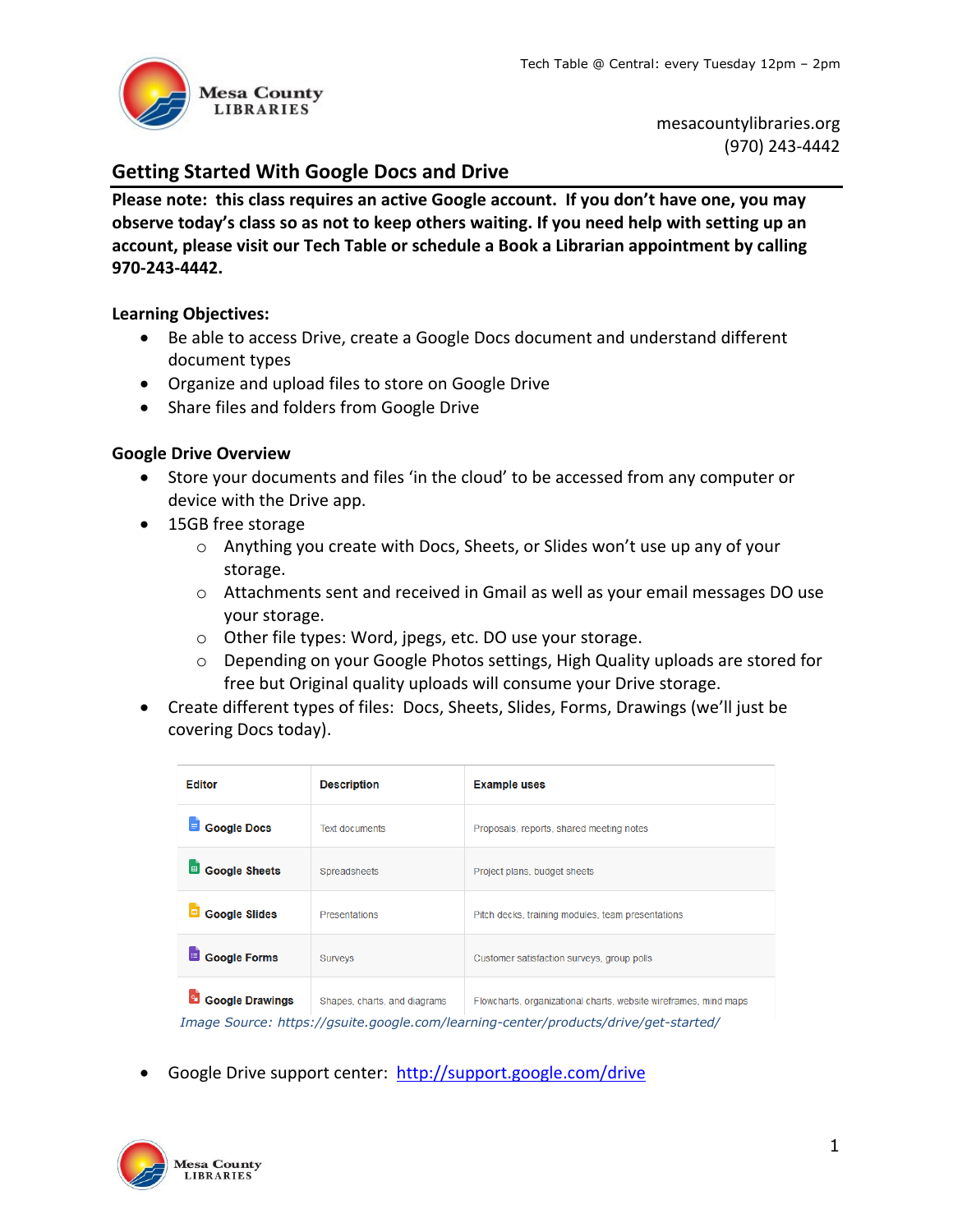m

# **Google Docs Overview**

- A basic word processor that can be accessed from browser or an app.
- Automatically saved within Google Drive.
- Works with Microsoft Word documents.
- Access from within Drive or by going directly to docs.google.com.

### **How Do I Access Google Drive?**

- Access from google.com or gmail.com by clicking on this symbol
- Or, type in drive.google.com into your browser address bar
- Or, download the Google Drive app on either an Apple or Android device.
- You can also download the Google Drive software for PC/Mac and sync files across devices.

# **Practice: Type in Google.com, sign‐in, and go to Drive.**

#### **Google Drive Homepage**

# **Navigate Your Homepage**



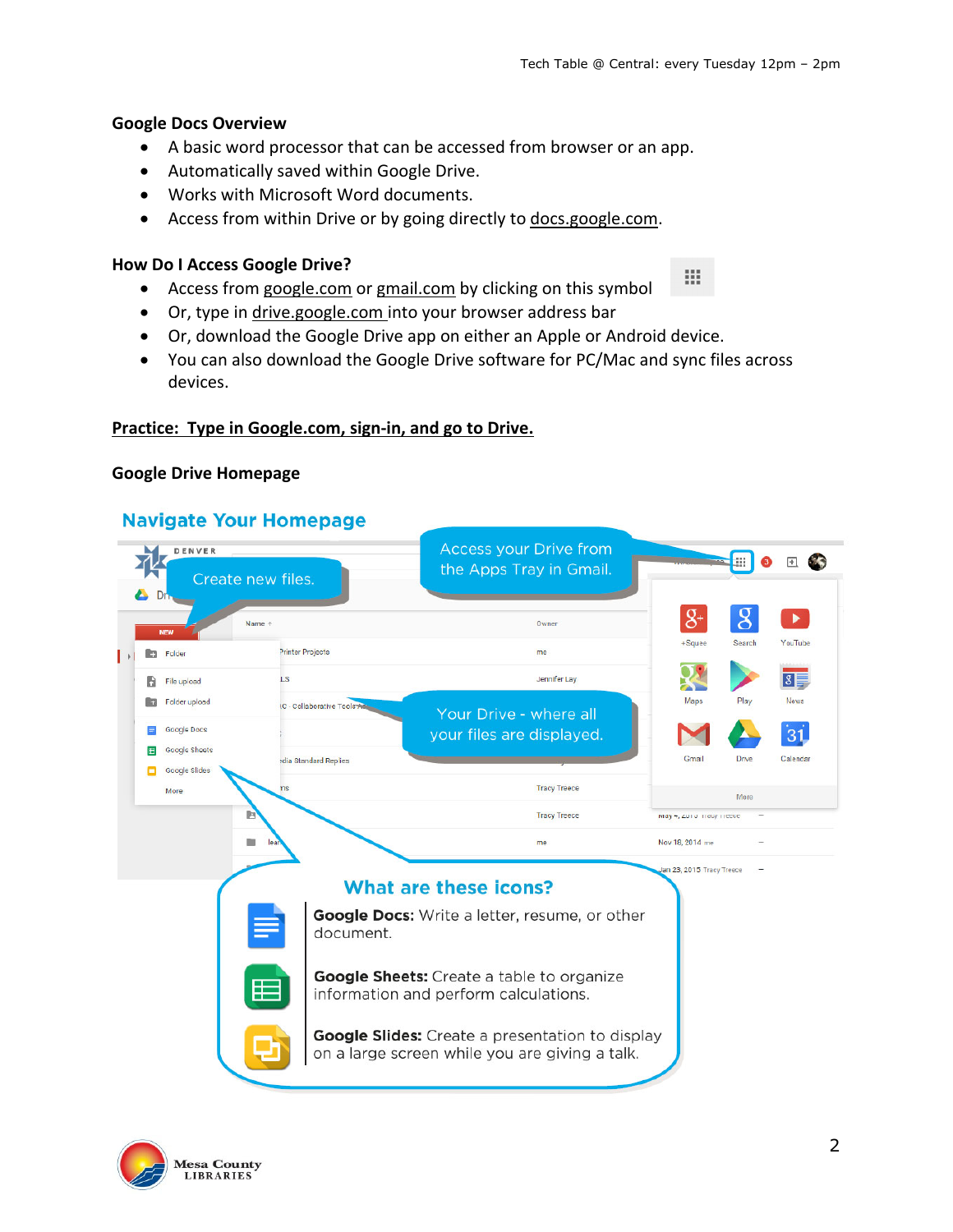**NEW** 

lin

h

Е

田 ▭

### **Google Drive Layout**

 Under the 'New' button is where you have your options for creating new documents as well as where you can create folders and upload other kinds of files. Note that the 'Folder Upload' option is only available if using the Google Chrome browser.

# **Creating a New Document**

 Click 'New' and choose 'Google Docs'. (Note that Google Drive is still open in another browser tab.)



# **Practice: Give your Google Doc a name ("Test File") and type a sentence.**







**My Drive**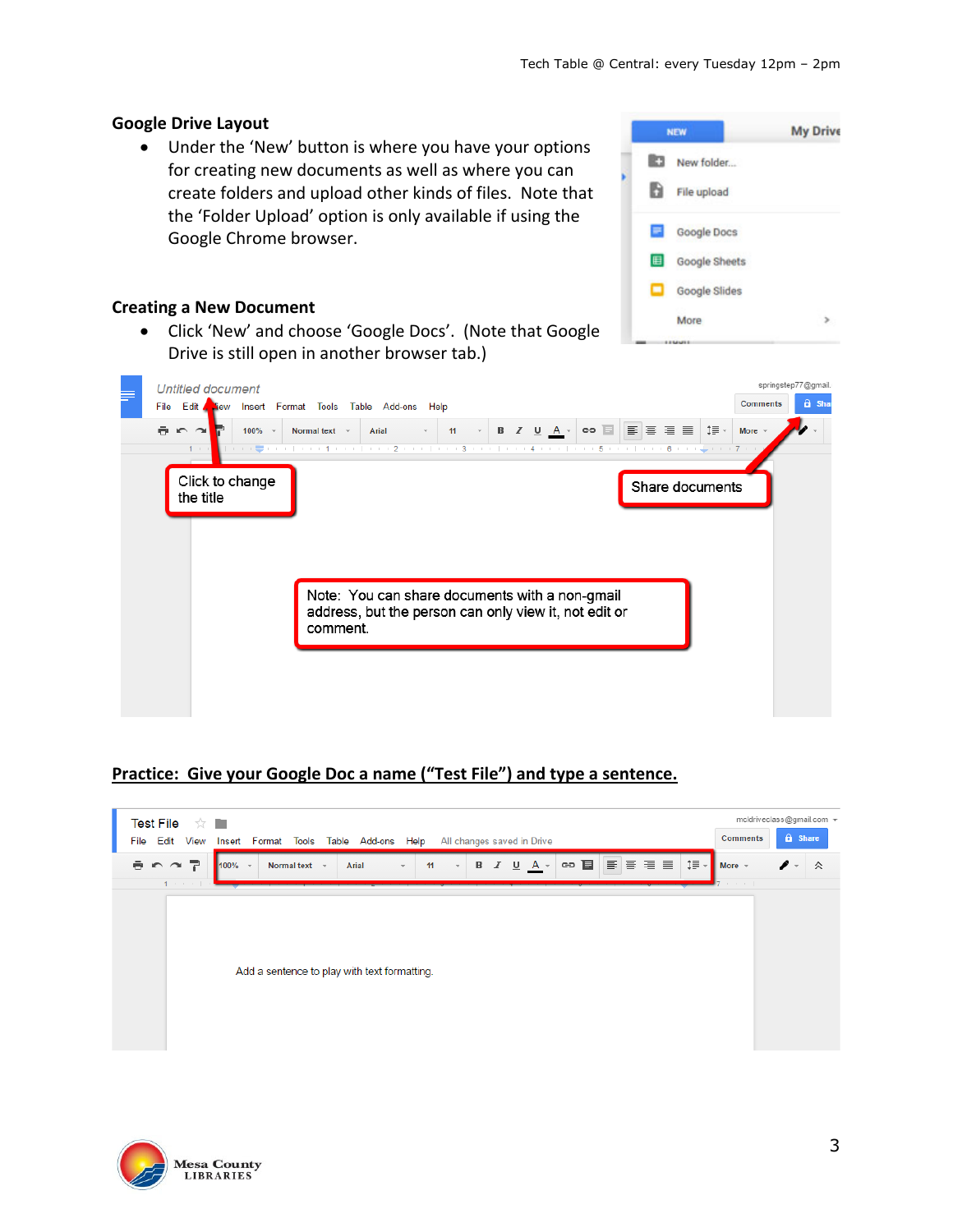### **Text Formatting**

Formatting options in Docs aren't as exhaustive as in Word, but offer the basics.

#### **Practice: Take a few moments to try out some of the different formatting options.**

#### **Navigating Between Docs and Drive**

- In the upper-left corner of your document is this icon:
- This will take you to the main Google Docs page. You can then click on this icon: to go back to Drive, OR click this icon:
- OR you can just click the still-open Drive tab at the top of your browser.

# **Organizing Files and Folders**

Go back to Drive using one of the methods above. There are two different ways to view files in Drive—list and grid view **try it now.**

|                 | <b>boogle</b> Drive | $\alpha$<br>Search Drive                | $\overline{\phantom{a}}$         | 排 | €           |
|-----------------|---------------------|-----------------------------------------|----------------------------------|---|-------------|
|                 | <b>NEW</b>          | My Drive $\sim$                         |                                  | 三 | G           |
| $\triangle$     | <b>My Drive</b>     | Files                                   |                                  |   | <b>NAME</b> |
| $\frac{10}{10}$ | Shared with me      |                                         |                                  |   |             |
| $\circledcirc$  | Recent              | Address them in this just but for which |                                  |   |             |
| 品               | Google Photos       |                                         | Toggle between<br>list/grid view |   |             |
| k               | Starred             |                                         |                                  |   |             |
| Ê               | Trash               | <b>Test File</b><br>Е                   |                                  |   |             |
|                 | Backups             |                                         |                                  |   |             |

≡

#### **Folders**

 To create a new Folder, click 'New' and then 'New Folder'.

#### **Adding Files to Folders**

● You can either right-click on a file and move it into a folder, drag files into folders, or select multiple items by using ctrl+click and then selecting the three dots in menu bar. If you right‐click on a file,

Name  $\uparrow$ 

you'll see other options for renaming, copying, deleting and more:



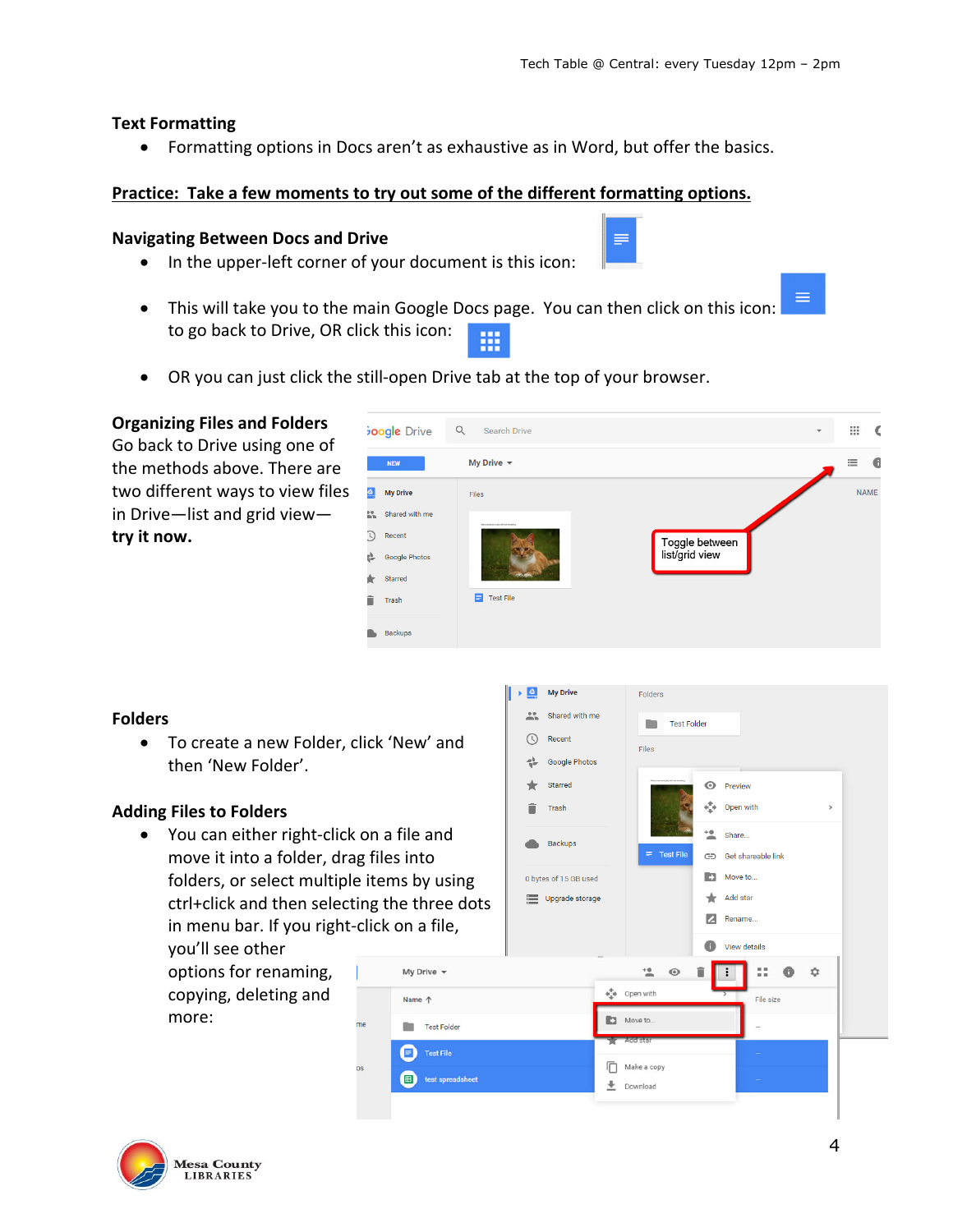Practice: Create a new folder and call it 'Test Folder'. Right-click and move the file into the **'Test Folder' OR Drag the 'Test File' into the 'Test Folder'.**

# **Sharing**

- One of the best things about Google Drive is how easy it is to share files and folders with others.
- There are many ways to share: from within your open document, or from the document list in Drive.
- You can share entire folders and all the contents within, and/or individual files.

**From Drive:** 

**Mesa County LIBRARIES** 

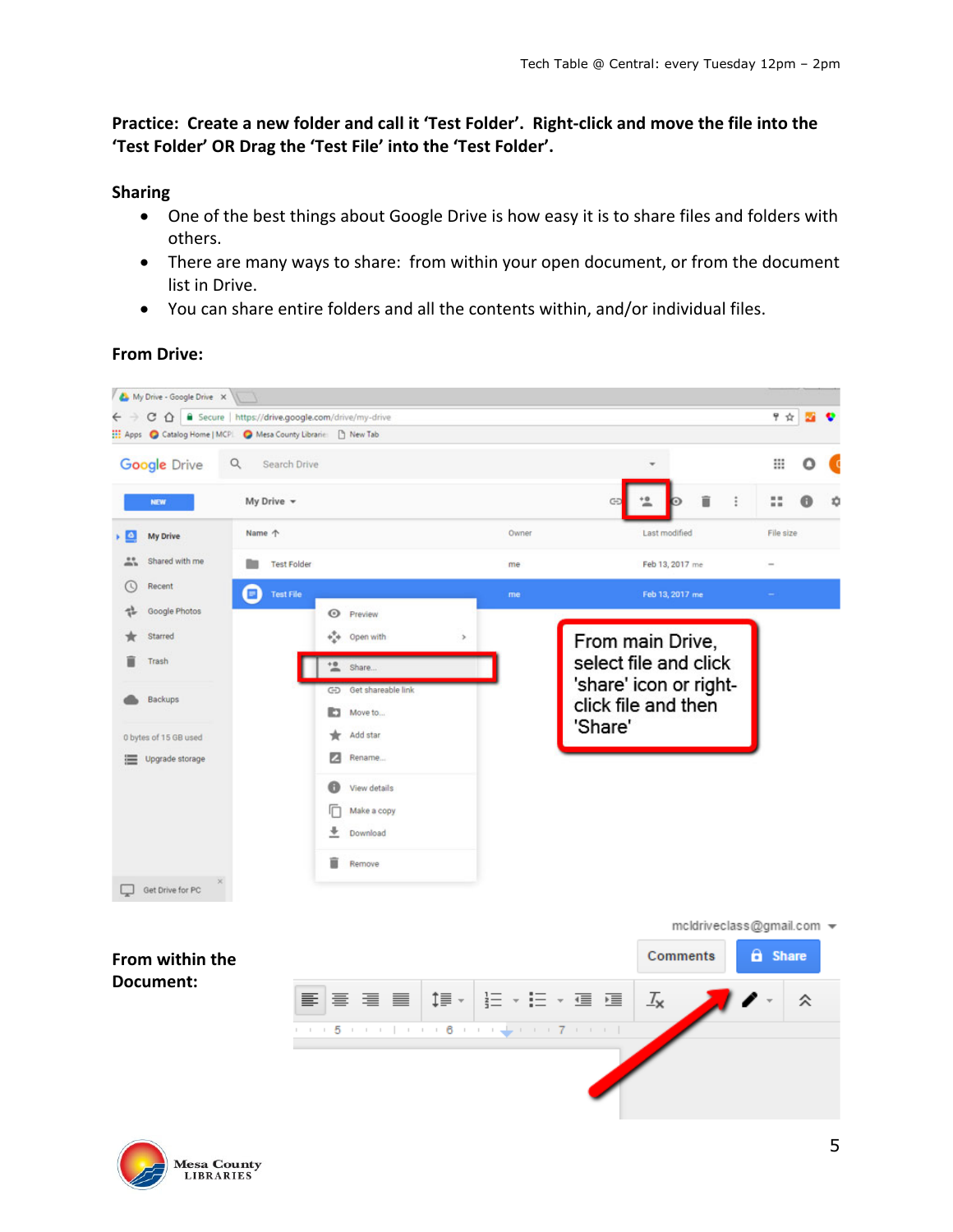# **Sharing Options**

|                                    | share doc with.<br><b>Share with others</b><br>People | Get shareable link (GD)<br>of permission.             | 3. Choose level |
|------------------------------------|-------------------------------------------------------|-------------------------------------------------------|-----------------|
| $2.$ Add a<br>note, if<br>desired. | Add more people<br>Carl Taylor x<br>Add a note        | v<br>$\checkmark$ Can edit<br>Can comment<br>Can view |                 |
|                                    | Send<br>Cancel                                        | Advanced                                              |                 |

#### **Link Sharing**

 This option allows you to easily get a shareable link without having to share with specific people. You can use advanced settings for more options:



#### **Uploading Files**

- You can upload files from other programs to store in your Drive—including Word, Excel, jpegs, and even music files.
- Just remember that non-Google Drive file types will take up storage.
- You can edit Microsoft Office files and retain their format (new feature).
- To upload a file, click on 'New' and then 'File Upload'.
- Find your file on your computer and click 'open'.
- In the Settings area, you can change how files are converted when you upload them—choose to keep them in their original format, or convert to a Google format.